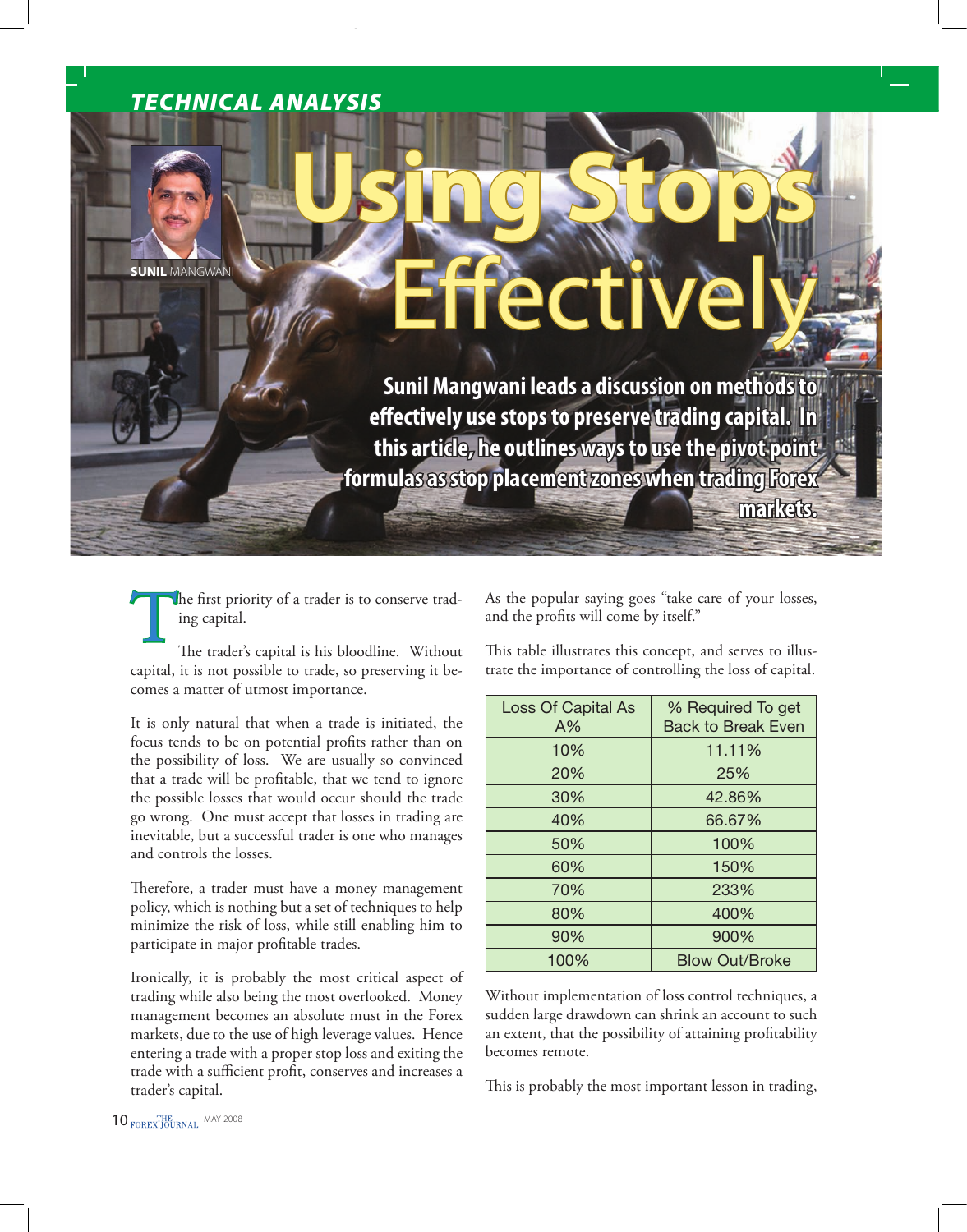which should be well understood by any trader.

Taking the specific example of losses or drawdown, which are only to be expected in trading, controlling them is the first vital step in money management.

A single loss is not only a loss of capital; it also puts a trader two-steps behind in the quest for profitability.

## *The reason for this is that the percent gain needed to recover from a loss increases geometrically with every loss.*

If we display this same principle as a chart (since technical traders rely more on charts), we get a visual picture of how the recovery rate becomes increasingly difficult with every single loss.



Based on this principle, let us have a look at some practical applications for the best use of stops.

The most important and basic principle to consider is that the stops should never be mere dollar value stops, but technically correct stops. This simply means that one cannot decide on the stop level based on his or her personal risk comfort level. A trader cannot decide the stop level by saying that "I am going to only risk \$50 for the trade."

The market does not care about your personal risk level, but only respects the technical levels. Hence, a stop must be at a technical level that should contain the price … regardless of how far it is away from your entry.

Taking care of this one point within your trading plan is not always the sole deciding factor. Money management often encompasses a correct mix of multiple factors.

For example, there would be some situations when the technical stop level would be quite a distance from the entry point, which simply means a higher risk level.

In such cases, one must take into account the Risk-to-Reward Ratio.

If the potential profit of a trade out weighs the risk level by a 2 to 1 ratio at a minimum, then one can enter the trade … provided your capital exposure is within the decided parameters.

If a trader has determined that he or she is not going to risk more than 2% of the capital at any given time, and this high risk level fits within this parameter…and the Risk-to-Reward ratio is favorable, then the trade can be taken.

If either of the factors does not fall within the decided parameters, then the trade should not be taken.

Remember staying out of a trade is also a market position.

I would rather be out of a trade wishing that I was in it … than to be in a trade wishing I was out of it.

The bottom line is that the stop level should never be compromised to suit your convenience. If one cannot follow the rules of money management, then the trade should simply be ignored.

If one does not follow this simple rule, the "comfortable" dollar value stops would probably get taken out more often, which defeats the very purpose of placing a stop.

Here are a few suggestions on how to set stops for long (buy) positions.

- 1. Set the stop just under yesterday's low unless yesterday was a big up day. Then move the stop closer to today's open.
- 2. Set the stop just under a recent minor support level.
- 3. Use the daily Average True Range to determine the expected movement for the market and set the stop just beyond the range amount.
- 4. Move stops up as the price rises, first to break even, then to protect profits. On a long position when you use trailing stops, do not lower stops - only raise them.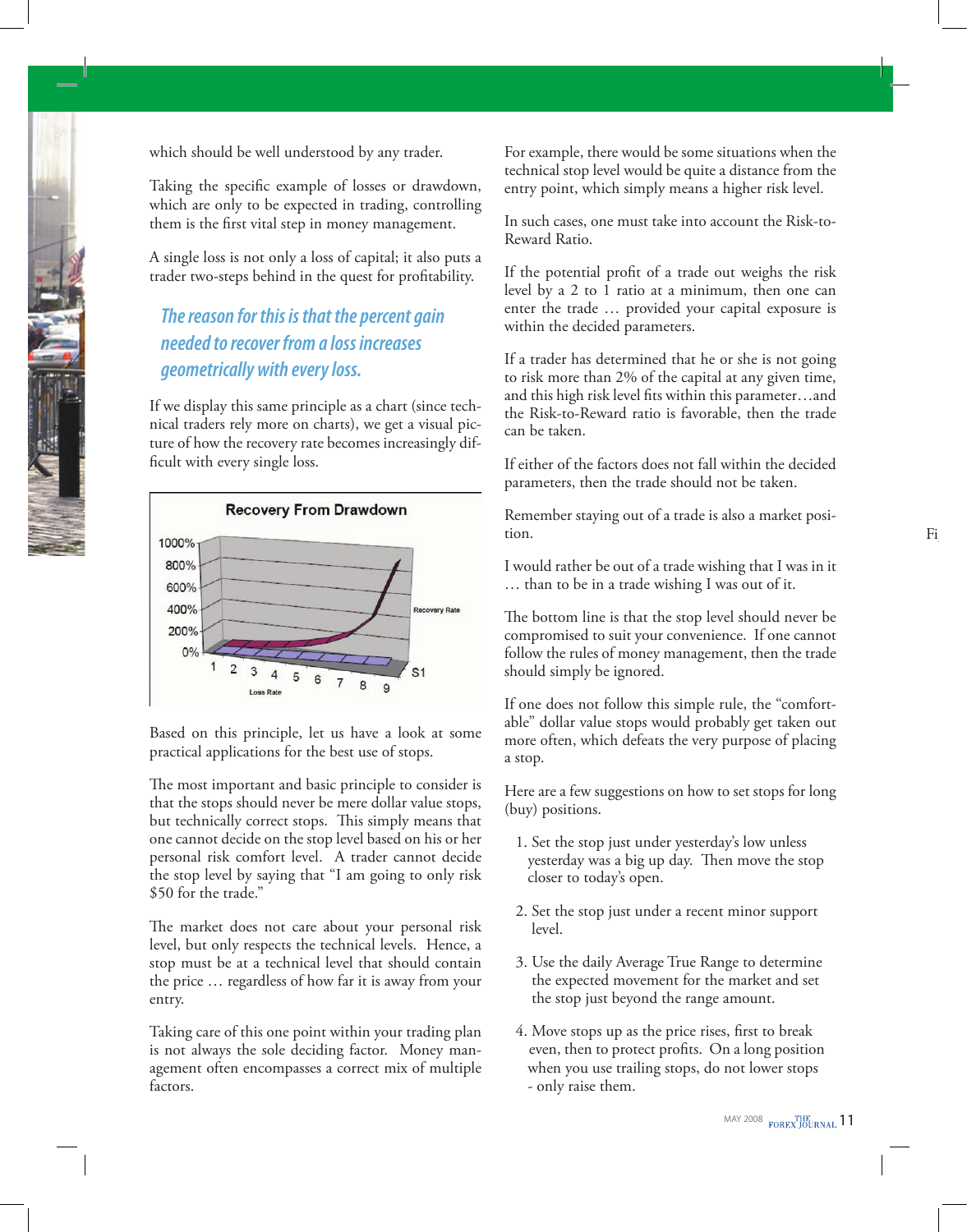## *TECHNICAL ANALYSIS*

5. As the price moves up and tends to 'top out' or when market conditions become unfavorable, 'tighten the stop.' In other words, move the stop closer to the current market price. Doing this will effectively employ an "'up or out' strategy" – either the price goes up, or you are out of the trade.

## **Practical Suggestions based on Technical Tools The Pivots Strategy**

The Pivot Point system can be classified as a technical indicator derived by calculating the numerical average of the high, low and closing prices of any financial instrument.

It can also be classified as a technique to help ascertain where the price is relative to previous market action. In a very basic sense, it can be defined as a turning point. The pivot points work best on highly liquid markets, like the spot currency market, but they can be used in other markets as well.

They work simply because many individual traders and investors use and trust them, as well as bank and institutional traders. It is known to every trader that the pivot point is an important measure of strength and weakness of any market.

There is no big secret to trading with pivot points. Floor traders and dealing desks have been applying the methodology for decades in the financial markets. But what separates the profitable traders from the losing traders is the simple act of following the trend of the day, cutting losses short and letting profits run to the next pivot value.

#### **There are different methods for calculating pivot points:**

#### **(a) The most common method is the five-point system.**

This system uses the high, low and close of the previous day to derive the pivot point along with two support levels and two resistance levels (totaling five levels)

The equations are as follows:

 $R2 = P + (R1 - S1)$  $R1 = (P \times 2) - L$  $P = (H + L + C)/3$  $S1 = (P \times 2) - H$  $S2 = P - (R1 - S1)$ Here, "P" represents the pivot point, "S" the support level,

"R" the resistance level and

"H", "L" and "C" represent the High, Low and Close respectively.

#### **(b) Further calculation yields additional support and resistance levels to the basic pivots.**

Price action, especially in the currency markets respects these levels quite frequently. This is very helpful, especially after a large range day when the basic support and resistance levels are far apart.

The calculations are as follows:

 $R2 = P + (R1 - S1)$  $M4 = (R1 + R2)/2$  $R1 = (P \times 2) - L$  $M3 = (P + R1)/2$  $P = (H + L + C) / 3$  $M2 = (S1 + P)/2$  $S1 = (P \times 2) - H$  $M1 = (S2 + S1) / 2$  $S2 = P - (R1 - S1)$ 

The advantage with this calculation is that additional levels are available to place stops, reducing the risk of a trade.

The pivots technique is very effective from the "risk" point of view, since the stop levels are very clearly defined…and are very effective.



For long positions, a trade is confirmed when price finds support on a pivot level. In this case, the pivot level below (the support pivot) acts as an effective support level. The probability of price dropping down to that level is very low; hence it becomes the safest technical level to place the stop.